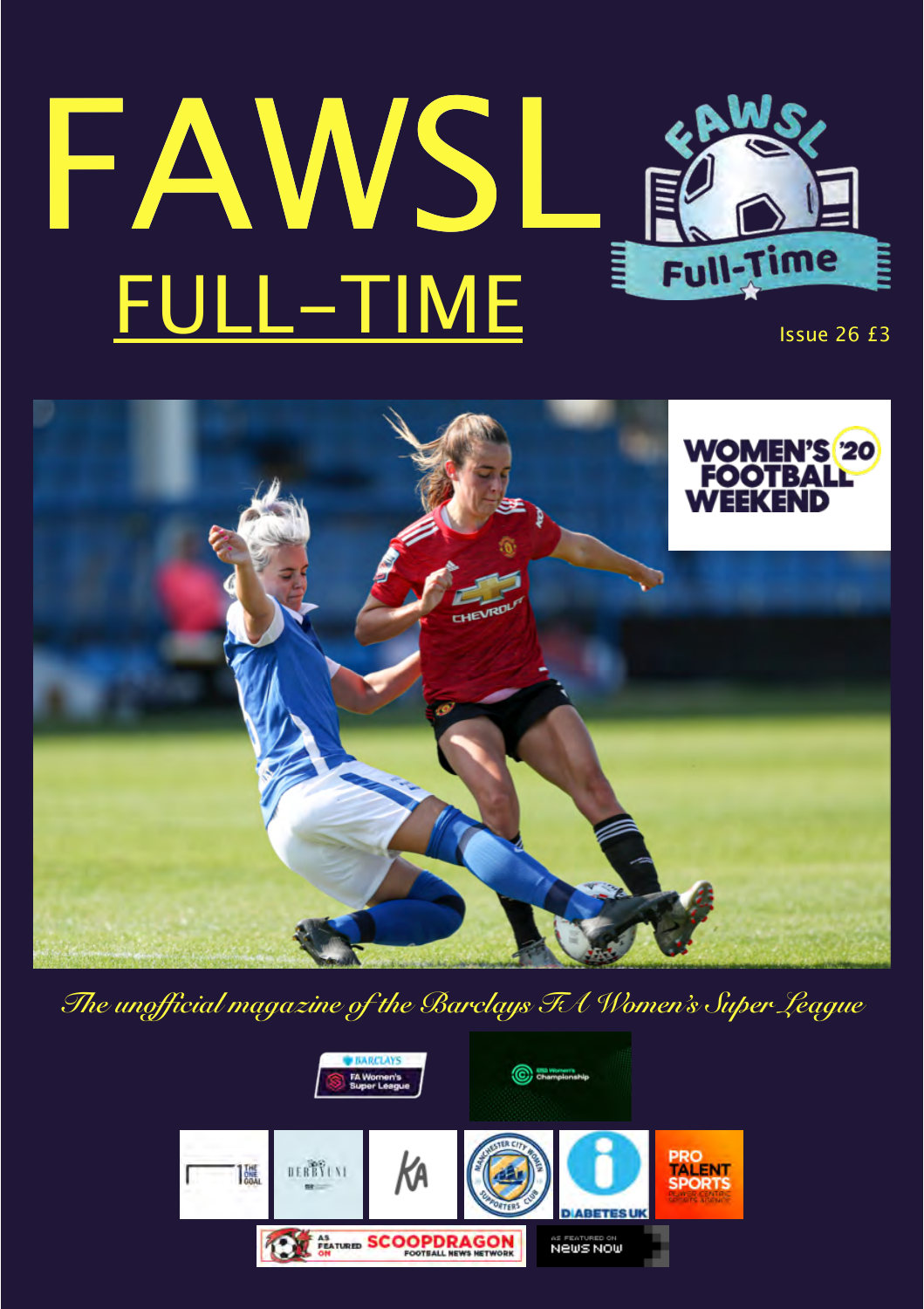## **Major Setback or New Dawn?**

## *Jacquie Agnew of Pro Talent Sports discusses the impact of COVID-19 on the game*

COVID-19 has been the biggest disruption to women's football in England since World War 1, which grew and propelled the women's game to centre-stage and began its chequered history. Will the coronavirus pandemic usher in an era of big change too or will the experience push the sport back to the sidelines from which it was emerging?

All games stopped on 14 March, and it was only after 25 weeks out of action that The Football Association decided to let Tier 1 and 2 matches restart on the 5 September, with the new league season and the final rounds of the postponed 2019/2020 Vitality Women's FA Women's Cup. By contrast, the men resumed playing on the 17 June with considerable investment in making both the Premier

League and Emirates FA Cup matches safe for those participating.

The forced break for the women's elite game has presented many challenges and a good deal of uncertainty, but also an opportunity to take stock of its rising trajectory and look for further growth and improvement. If the last few weeks have demonstrated anything, it is just how resilient and engaging the game is.

At the heart of the industry are the players, who will be central to the next phase of development.

Fans of women's football are renowned for their closeness to the teams they follow. This accessibility, and engagement with players is a feature of the women's game and will sustain audience viewing. For the time being, with attendance at games largely absent, viewing demand is being met in part by the BBC Red Button, FA Player and the streaming of games by those clubs who have tapped into this type of media. The potential exists for much greater visibility, and much greater consequent commercial appeal.

Elite players can play a massive part in growing the game and achieving its potential by ensuring fans remain connected and ready to participate. Strong personalities, who can engage with the audience and influence others, will drive relevance and the love for the game.

Audiences have not disappeared, and fans' appetite for watching live sport has not been lost. Some fans of the top-level women's game have got their weekly fix by going to watch matches at Tier 3 level, and it would be fair to say they have not been disappointed.

Clubs can work to develop their fanbase, and access new support in their communities - not